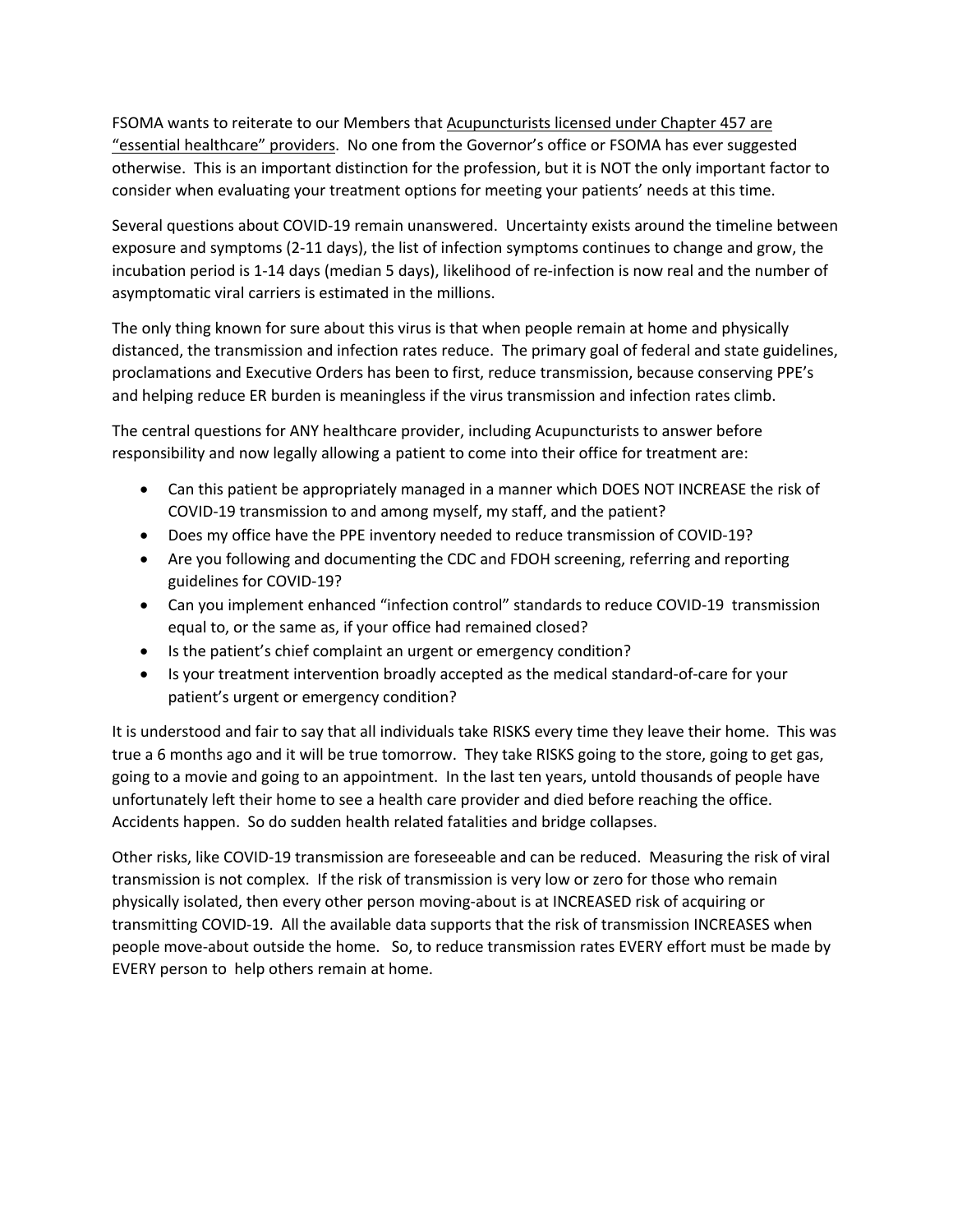FSOMA's recommendations for best practices during this unprecedented time are based advice from our attorneys who reviewed Governor DeSantis' Exec Order 20-72 issued March 23, 2020. It does not list, name, identify or describe "essential providers" – at all. No Florida profession is included or excluded as "essential." Instead the Order provides a prohibition on elective, medically unnecessary, non-urgent and non-emergency PROCEDURES.

The Governor's office has provided very little clarification regarding the Orders intentions or meaning despite certain professions efforts and assertions to the contrary. The only clarification received states:

*While some specific examples of which procedures should be postponed are also contained within Executive Order 20-72, licensed health care practitioners are tasked with exercising reasonable and appropriate professional judgment in evaluating their patients' specific circumstances, overall health, and the medical necessity of any procedures performed. Therefore, the Executive Order explicitly leaves discretion on proceeding with procedures to the medical professional, based on his or her expertise and the specific factual situation of each patient. Only the medical professional can make that determination.*

That's it…

FSOMA members have been asking about comments and guidance related to DC's and PT's, specifically from the Florida Chiropractic Association (FCA); and its statement that:

"Because [Cybersecurity & Infrastructure Security Agency] CISA was specific in including Chiropractic Physicians as essential healthcare workers, Chiropractors in Florida can continue to conduct business as it has been, following necessary safety protocols. As we continue to state, this is a personal choice, yet one that supports the profession along with other physician groups as essential healthcare workers."

The complete language related to DCs from the CISA report is below:

IDENTIFYING ESSENTIAL CRITICAL INFRASTRUCTURE WORKERS: The following list of identified essential critical infrastructure workers is intended to be overly inclusive reflecting the diversity of industries across the United States.

Healthcare providers and Caregivers including physicians, dentists, psychologists, mid-level practitioners, nurses and assistants, infection control and quality assurance personnel, pharmacists, physical and occupational therapists and assistants, social workers, optometrists, speech pathologists, chiropractors, and diagnostic and therapeutic technicians and technologists

It is unclear how CISA's inclusion of DC's here has any specific bearing on chiropractic practice in Florida. Reminder: The Governor's Exec Order contained NO "essential provider" requirement, only a prohibition on elective, medically unnecessary, non-urgent and non-emergency PROCEDURES.

The CISA report does not contain an all-inclusive list of "essential HC providers." I hope that anyone reading the FCA statement and the CISA statement can clearly see that the FCA is "reaching" to find a way to support it conclusion that DC's can "continue to conduct business as it has been, following necessary safety protocols...and that, this is a personal choice."